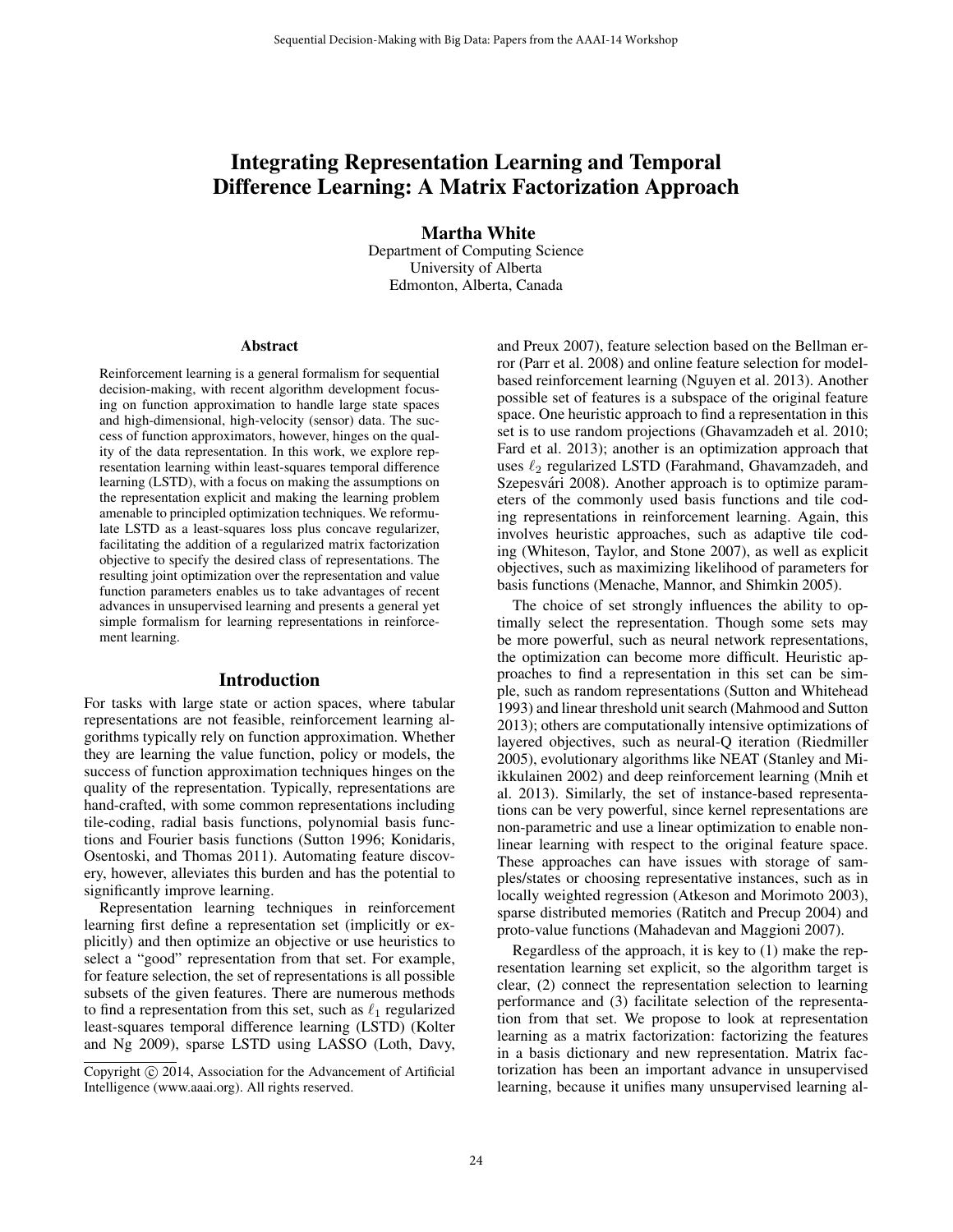gorithms into one framework (Xu, White, and Schuurmans 2009; White and Schuurmans 2012; De la Torre 2012), including (exponential family) principal components analysis, k-means clustering, mixture model clustering, canonical correlation analysis and normalized graph cut. Moreover, there have been important advances in convex formulations for a restricted class of matrix factorization problems (Bach, Mairal, and Ponce 2008; Zhang et al. 2011; White et al. 2012), facilitating optimization for at least two important classes of representation learning: sparse coding and subspace learning.

In this work, we show how to extend LSTD to include an unsupervised, matrix factorization component that ports these advances to reinforcement learning. Regularized matrix factorization clarifies the assumptions on the data distribution (from the chosen loss) and structure of the representation (from the chosen regularizer). In addition to making the representation set explicit and facilitating optimization, our proposed joint objective over the representation and value function function parameters connects the representation selection to prediction performance.

Our main contributions are

- 1. a novel formulation of LSTD as the combination of a least-squares loss and concave regularizer on the value function parameters (giving a new loss called the CRTD);
- 2. an explicit joint optimization over the value function parameters and the representation that is amenable to known optimization techniques.

The resulting approach removes the need for matrix inversion that can be a problem in LSTD, since the algorithm is a stochastic minimization of an objective function. Moreover, the representation learning component remains general, since matrix factorization encompasses many options for the representation depending on the chosen constraints.

## Background

In reinforcement learning, an agent interacts with its environment, receiving observations and selecting actions to maximize a scalar reward signal provided by the environment. This interaction is usually modeled by a Markov decision process (MDP). An MDP consists of  $(S, A, P, R)$ where  $S$  is the set of states;  $A$  is a finite set of actions;  $P$ , the transition function, which describes the probability of reaching a state  $s'$  from a given state and action  $(s, a)$ ; and finally the reward function  $R(s')$ , which returns a scalar value for transitioning from state-action  $(s, a)$  to state s'. The state of the environment is said to be *Markov* if  $Pr(s_{t+1}|s_t, a_t)$  =  $Pr(s_{t+1}|s_t, a_t, \ldots, s_0, a_0).$ 

## Learning a Value Function

One important goal in reinforcement learning is to learn the *value function* for a policy. A value function approximates the expected total discounted future reward for following policy  $\pi : S \times A \rightarrow [0, 1]$  from a given state  $s_t$ :  $V^{\pi}(s_t) =$ 

$$
E\left[\sum_{k=0}^{\infty} \gamma^k R(s_{t+k}) \mid s_i \sim P(\cdot | s_{i-1}, a_{i-1}), a_i \sim \pi(\cdot | s_i)\right]
$$

This value function satisfies the Bellman equation

$$
V^{\pi}(s) = R(s) + \gamma \sum_{a} \pi(a|s) \sum_{s'} P(s'|s, a) V^{\pi}(s')
$$
 (1)

For a finite number of states and actions, this formula can be re-expressed in terms of matrices and vectors for each state

$$
V^{\pi} = R + \gamma P^{\pi} V^{\pi}
$$

where  $V^{\pi}, R \in \mathbb{R}^{n}$  are vectors of state values and rewards, and  $P^{\pi} \in \mathbb{R}^{n \times n}$  is the probability of transitioning between two states under policy  $\pi$ 

$$
P^\pi_{i,j} = \sum_a \pi(a|s=i) P(s'=j|s=i,a)
$$

Given the reward function and transition probabilities, the solution can be analytically obtained:  $V^{\pi} = (I - \gamma P^{\pi})^{-1}R$ .

In practice, however, we likely have a prohibitively large state-action space. The typical strategy in this setting is to use function approximation to learn  $V^{\pi}(s)$  from a trajectory of samples: a sequence of states, actions, and rewards  $s_0, a_0, r_0, s_1, a_1, r_1, s_2, r_2, a_2 \dots$ , where  $s_0$  is drawn from the start-state distribution,  $s_{t+1} \sim P(\cdot|s_t, a_t)$  and  $a_t \sim$  $\pi(\cdot|s_t)$ . Commonly, a linear function is assumed:

$$
\hat{V}^{\pi}(s) = \phi^T(s) \mathbf{w}
$$

for  $\mathbf{w} \in \mathbb{R}^k$  a parameter vector and  $\phi: S \to \mathbb{R}^k$  a feature function describing states. With this approximation, however, typically we can no longer satisfy the Bellman equation in (1), since solving for  $\Phi \mathbf{w} = R + \gamma \dot{P}^{\pi} \Phi \mathbf{w}$  with  $\Phi \in \mathbb{R}^{n \times k}$ may not be defined if  $\Phi$  is not invertible. Reinforcement learning algorithms, such as LSTD, therefore focus on finding an approximate solution to the Bellman equation, despite this representation issue.

#### Least-Squares Temporal Difference Learning

LSTD finds the minimum of the mean-square projected Bellman error (MSPBE) (Sutton et al. 2009):

$$
\min_{\mathbf{w} \in \mathbb{R}^k} \|\Phi \mathbf{w} - \Pi (R + \gamma P^{\pi} \Phi \mathbf{w})\|_{D}^{2}
$$
 (2)

where  $D \in [0,1]^{n \times n}$  is a diagonal matrix giving the distribution over states,  $||\mathbf{z}||_D^2 = \mathbf{z}^T D \mathbf{z}$  and the projection matrix for linear value functions is  $\Pi = \Phi(\Phi^T D \Phi)^{-1} \Phi^T D$ .

For simplicity, we first present LSTD and our representation learning extension assuming that we have the transition model and reward function. We describe how to move to a trajectory of samples in the last section.

The closed-form solution for this loss is the solution to the following linear system (Bradtke and Barto 1996):

$$
\mathbf{w} = (\Phi^T D \Phi)^{-1} \Phi^T D (R + \gamma \Phi' \mathbf{w})
$$
  
\n
$$
\implies \underbrace{\Phi^T D (\Phi - \gamma P^{\pi} \Phi)}_{A} \mathbf{w} = \underbrace{\Phi^T D R}_{b}
$$

Given samples, LSTD forms approximations to the matrices A and b and solves the system  $w = A^{-1}b$ .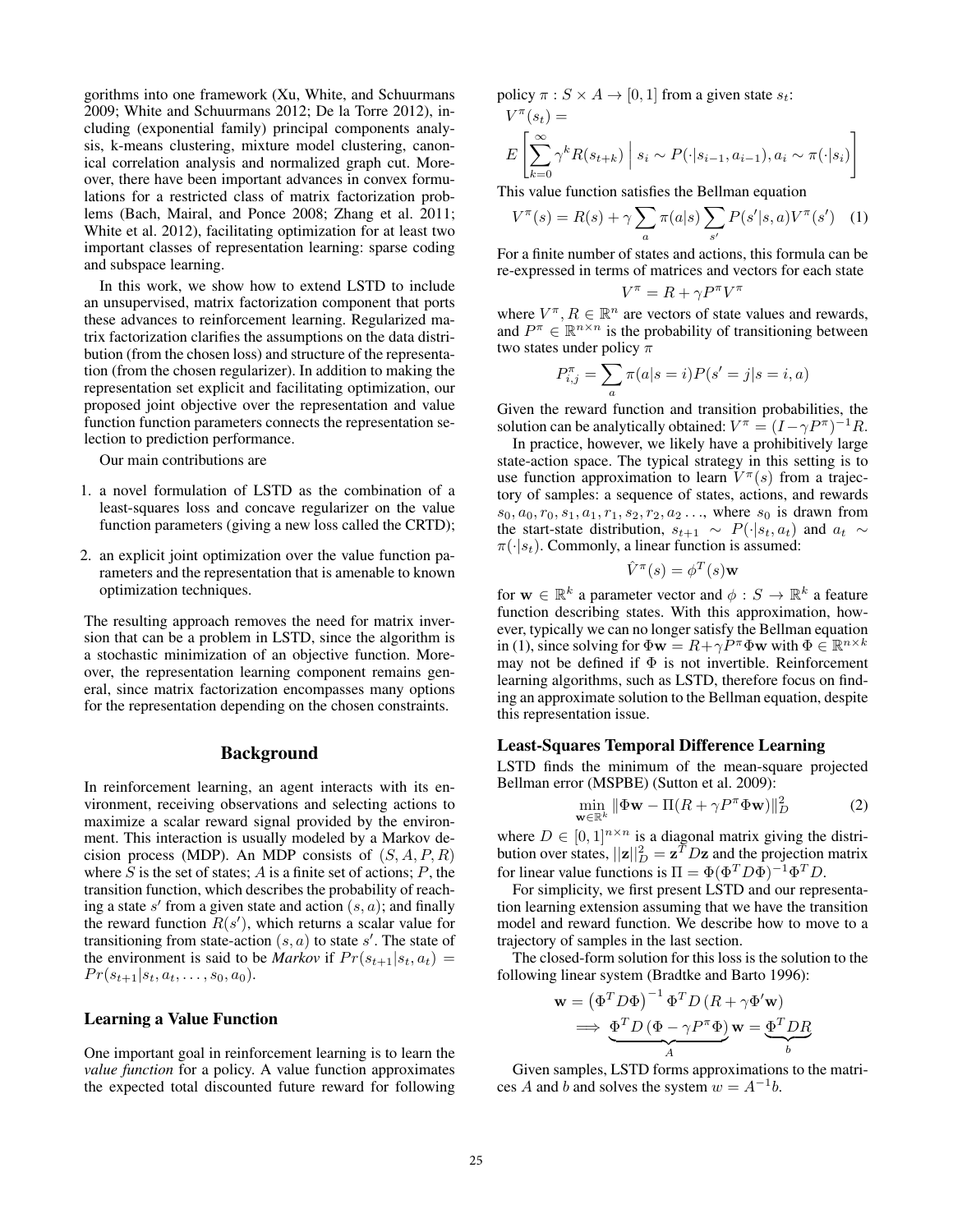## Factorized representation learning for LSTD

We now show that LSTD corresponds to the minimization of a squared loss plus a concave regularizer.

$$
\min_{\mathbf{w}} ||\Phi \mathbf{w} - R||_D^2 - 2\gamma \mathbf{w}^T \Phi^T D P^{\pi} \Phi \mathbf{w}
$$
  
\n
$$
\nabla_{\mathbf{w}} = (\Phi^T D \Phi) \mathbf{w} - \Phi^T D R - \gamma \Phi^T D P^{\pi} \Phi \mathbf{w} = 0
$$
  
\n
$$
\implies (\Phi^T D \Phi - \gamma \Phi^T D P^{\pi} \Phi) \mathbf{w} = \Phi^T D R
$$
  
\n
$$
\implies \Phi^T D (\Phi - \gamma P^{\pi} \Phi) \mathbf{w} = \Phi^T D R
$$
 (LSTD)

We call  $||\Phi \mathbf{w} - R||_D^2 - 2\gamma \mathbf{w}^T \Phi^T D P^{\pi} \Phi \mathbf{w}$  the Concave-Regularized-TD (CRTD) loss and distinguish it from the MSPBE because they are not equivalent, even though the minimization of the two losses results in the same solution (see the Appendix for the difference). Unfortunately, the minimization over w for this loss is not a convex optimization, since  $f(\mathbf{w}) = \mathbf{w}^T \Phi^T D P^{\pi} \Phi \mathbf{w}$  is convex (making the negative of the function concave)<sup>1</sup>.

This form does, however, facilitate specifying representation learning in terms of regularization strategies used in unsupervised learning. In particular, we can add a regularized matrix factorization loss to find a representation:

$$
\min_{\Phi \in \mathbb{R}^{n \times k}, B \in \mathcal{B}} L(\Phi B, X) + \alpha ||\Phi||
$$

where L is any convex loss,  $X \in \mathbb{R}^{n \times d}$  is the default (expanded) feature set,  $B \in \mathcal{B} \subset \mathbb{R}^{k \times d}$  is a learned basis dictionary and  $\alpha$  is the weight on the regularizer. For example, X could be all cross products of the observations, and Φ could be a subset of these expanded features. The structure of the learned representation Φ, depends on the chosen regularizer,  $|| \cdot ||$ . For example,  $|| \Phi ||_{1,1}$  imposes sparsity and  $|| \Phi ||_{1,2}$  imposes a subspace structure to reduce the dimension of the representation. Both of these forms can be useful for dealing with high-dimensional , high-volume data.

We obtain the following Factorized-Representation CRTD (FR-CRTD) optimization, where we overload  $f$ , for convenience:

$$
\min_{\mathbf{w}, \Phi, B \in \mathcal{B}} ||\Phi \mathbf{w} - R||_D^2 - \gamma f(\mathbf{w}, \Phi) + L(\Phi B, X) + \alpha ||\Phi||
$$

This new joint optimization combines a supervised and unsupervised loss, directing representation learning based both on the desired structure and on prediction performance. For a fixed representation, Φ, the optimization reduces to LSTD.

## Improved optimization for FR-CRTD

Let  $U = [\mathbf{w} \ B] \in \mathcal{U}$ , where  $\mathcal{U}$  is a constraint set on U. We use a change of variables,  $Z_1 = \Phi \mathbf{w}, Z_2 = \Phi B$  to obtain a simpler optimization.

$$
\min_{U = [\mathbf{w} \ B] \in \mathcal{U}, \Phi} \frac{||\Phi \mathbf{w} - R||_D^2 - \gamma \mathbf{w}^T \Phi^T D P^{\pi} \Phi \mathbf{w}}{+ L(\Phi B, X) + \alpha ||\Phi||} \tag{3}
$$

$$
\equiv \min_{Z=[Z1\ Z2]} ||Z_1 - R||_D^2 - \gamma Z_1^T D P^{\pi} Z_1 + L(Z_2, X) + \alpha ||Z||^*
$$

where

$$
\|\boldsymbol{Z}\|^* = \min_{\boldsymbol{U} \in \mathcal{U}} \quad \min_{\boldsymbol{\Phi}: \boldsymbol{\Phi}\boldsymbol{U} = \boldsymbol{Z}} ||\boldsymbol{\Phi}||
$$

is the induced regularizer given the regularizer on Φ. We can simplify further using  $Y = [R \ X]$  and  $\mathbf{e}_1 = [1 \ 0 \dots 0],$ giving

$$
\min_{Z} L(Z, Y) - \gamma \mathbf{e}_1^T Z^T D P^{\pi} Z \mathbf{e}_1 + \alpha \|Z\|^* \tag{4}
$$

where  $L$  now contains both the loss between  $\Phi B$  and  $X$  and the loss between  $\Phi$ **w** and *R*.

Recent advances in (semi-supervised) matrix factorization (Bach, Mairal, and Ponce 2008; Zhang et al. 2011; White et al. 2012) indicate that the induced regularizer  $\|\cdot\|$ is convex as long as the regularizer on  $\Phi$  sums over all latent features, i.e.  $\sum_{i=1}^{k} ||\Phi_{:,i}||$  where  $1 \leq k \leq \infty$  and for a restricted class of constraint sets,  $U$ . See the Appendix for a list of efficiently computable convex induced regularizers on Z. Though this list is currently quite restricted, FR-CRTD does not rely on the above set and can advance as more efficiently computable induced regularizers are discovered. The ability to benefit from advances in the large field of unsupervised learning is a strong benefit of FR-CRTD.

The resulting optimization over  $Z = [Z1 Z2]$  is the addition of a convex problem with a concave regularizer. Though this optimization seems difficult, minimization of concaveconvex problems has been studied, which we leverage in the next section to find an efficient optimization approach.

Once we obtain Z, we can use a boosting procedure to recover the parameters  $U$  and  $\Phi$  (Zhang, Yu, and Schuurmans 2012). For certain settings, it is more simple; for example, for  $\mathcal{U} = \{ U : ||U_{i,:}||_2 \leq 1 \}$  and  $||\Phi||_{1,2}$  the recovery is simply a singular value decomposition: for  $Z = Q\Sigma M^T$  with Q and M orthonormal and  $\Sigma$  a diagonal matrix of singular values,  $U = M<sup>T</sup>$  and  $\Phi = Q\Sigma$ . Since the recovery procedures rely only on the regularizer on  $\Phi$ , they apply to this setting despite the addition of the concave component.

## Minimizing the concave-convex FR-CRTD loss

Once we have this concave-convex form, there are several optimization strategies that we can explore. First, we can use the concave-convex procedure (CCCP) (Yuille and Rangarajan 2002). CCCP linearizes the concave component on each iteration, to make the problem convex (Sriperumbudur and Lanckriet 2009). In this setting, the CCCP algorithm that minimizes (4) would be:

$$
Z^{(l+1)} \in \arg\min_{Z} L(Z, Y) - \mathbf{1}^T Z \circ \nabla R(Z^{(l)}) \mathbf{1}
$$

where  $R(Z) = \gamma \mathbf{e}_1^T Z^T D P^{\pi} Z \mathbf{e}_1$ ,  $\circ$  is the component-wise product and the inner product with 1 on either sides sums all the entries. Because energy functions can be decomposed into a convex plus concave function (Yuille and Rangarajan 2002), there may also be more specific algorithms available to more efficiently solve our concave-convex problem.

Another potential option is to reformulate the objective to enable use of global solution methods that minimize a concave objective with convex constraints (Hoffman 1981). This would require formulating the equivalent constrained

 ${}^{1}f(\mathbf{w})$  is convex since it is the composition of a linear function,  $\Phi$ w, and a convex function, the  $\ell_2$  norm.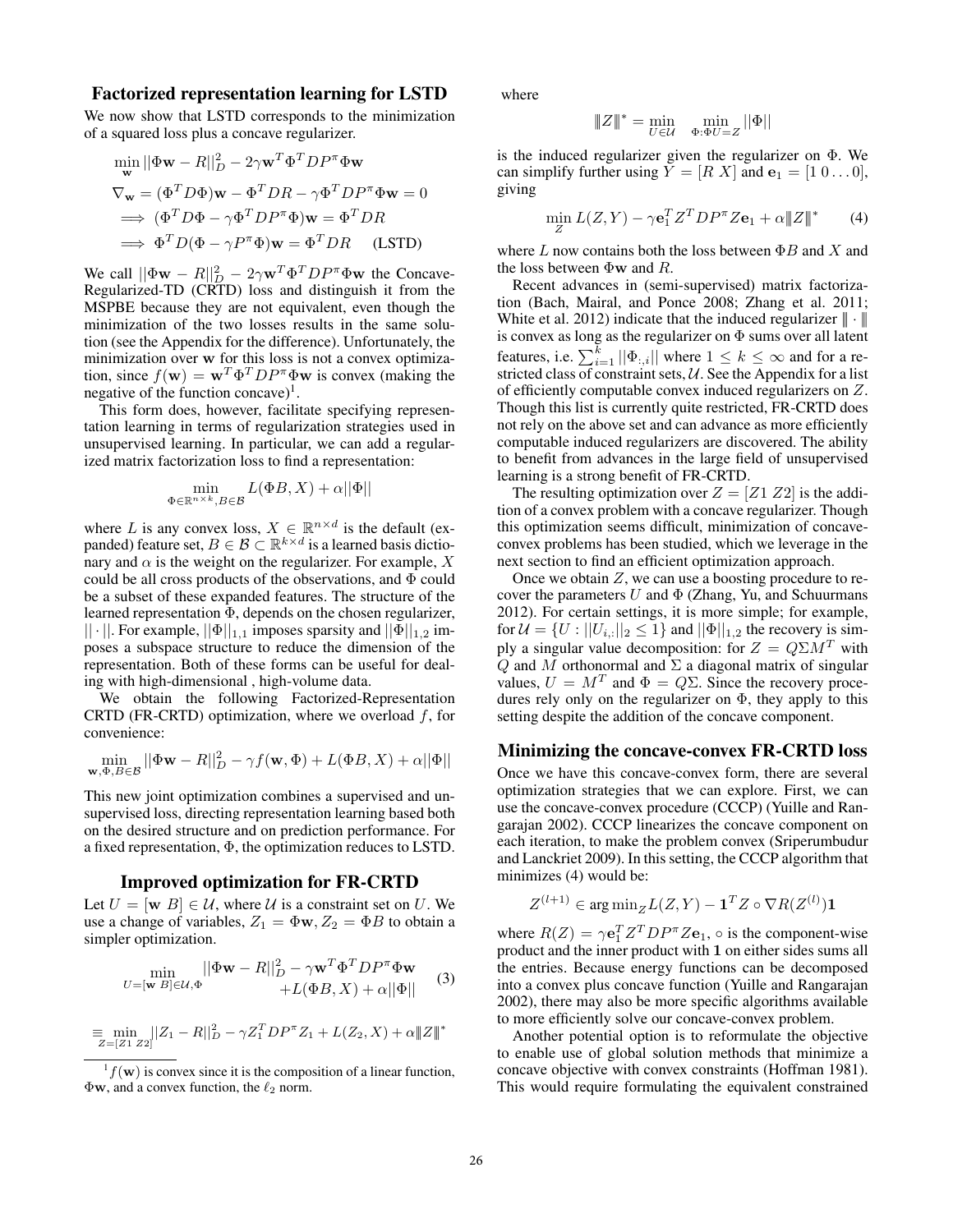optimization, which moves the convex component of the loss to a constraint:  $\min_{Z: L(Z,Y) + \alpha ||Z||^* - c \leq 0} - R(Z)$ . The effectiveness of this optimization approach  $\overline{1}$  s left for future research, but could be a promising avenue for convex, generalized representation learning for reinforcement learning.

## Learning from samples

To practically deal with real-world streams of data and large state-spaces, we cannot assume we have explicit knowledge of the (large) transition model  $P^{\pi}$  and  $\overline{R}$ . Though these could be learned, it is often desirable to be able to solve the parameters without needing to find these models.

To avoid using the models, we define matrices approximated from sampled quartets  $(s_i, a_i, r_i, s'_i)$ 

$$
\bar{\Phi} \equiv \begin{bmatrix} \phi(s_1)^T \\ \phi(s_2)^T \\ \vdots \\ \phi(s_t)^T \end{bmatrix}, \bar{\Phi}' \equiv \begin{bmatrix} \phi(s'_1)^T \\ \phi(s'_2)^T \\ \vdots \\ \phi(s'_t)^T \end{bmatrix}, \bar{R} \equiv \begin{bmatrix} r_1 \\ r_2 \\ \vdots \\ r_t \end{bmatrix}
$$

For LSTD, we can express the closed form solution in terms of these approximate matrices:

$$
\mathbf{w} = \left(\bar{\Phi}^T\bar{\Phi}\right)^{-1}\bar{\Phi}^T\left(\bar{R} + \gamma\bar{\Phi}'\mathbf{w}\right)
$$

Importantly, it has been shown that, as  $t \to \infty$ , the fixed point for this approximate problem converges to the fixed point of the original problem (2), with probability one (Bradtke and Barto 1996).

Moving to samples is more complicated for FR-CRTD, since we cannot use the matrix of next features,  $\Phi'$ . To avoid learning  $\Phi'$ , we need  $\hat{P}^{\pi}$  such that  $\hat{P}^{\pi}\hat{\Phi} = \hat{\Phi}'$ . Fortunately, this linear transformation is quite simple in practice, since  $\hat{\Phi}'$  is  $\hat{\Phi}$  shifted by one index. Of course, we do not have access to the last vector in  $\hat{\Phi}'$ , but we can simply drop that last sample as a reasonable approximation to the loss.

Define

$$
\hat{P}^{\pi} = \left[ \begin{array}{ccccc} 0 & 1 & 0 & \dots & 0 \\ 0 & 0 & 1 & \dots & 0 \\ & & \vdots & & \\ 0 & \dots & 0 & 1 & 0 \\ 0 & \dots & 0 & 0 & 1 \\ 0 & \dots & 0 & 0 & 0 \end{array} \right]
$$

The resulting model-free FR-CRTD optimization for  $\hat{Y} =$  $[\hat{R} \hat{X}]$  can now be stated as:

$$
\min_{Z} L(Z, \hat{Y}) - \gamma \mathbf{e}_1^T Z^T \hat{P}^\pi Z \mathbf{e}_1 + \alpha \|\|Z\|^*
$$

The samples, unfortunately, will not always be perfectly aligned or in order, such as is the case when multiple episodes or trajectories are obtained. Again, we can ignore constraints across boundaries, but in general, the problem of estimating  $\hat{P}^{\pi}$  is an important avenue for future work.

#### **Discussion**

Several interesting questions arise from viewing LSTD and representation learning under the FR-CRTD optimization.

The first natural question is about the generality of this approach. Because the set of regularizers on Φ to obtain a convex formulation is limited, this suggests few structures can be chosen. If we do not require convexity, however, we can use a wider class of regularizers in Equation (3). For example, if we wanted to learn a representation similar to tile coding, we could add the constraint that  $\Phi \in [0, 1]$  and use a large regularizer weight on a sparsity regularizer to push most entries to zero. This optimization is no longer convex, but we can still optimize the non-convex objective over the variables  $\mathbf{w}$ , B and  $\Phi$ .

In addition, we can notice an interesting generalization of LSTD by generalizing the least-squares loss on the reward prediction to any convex loss in Equation (4). If we choose a Bregman divergence, for example, this generalization suggests certain distributional assumptions on the reward (White and Schuurmans 2012). The relationship to the original fixed-point problem, however, becomes unclear and requires further exploration.

Second, it is important to notice that FR-CRTD maintains the fixed-point interpretation of LSTD. A complaint about the sparse LASSO approach to LSTD (Loth, Davy, and Preux 2007) was that the fixed-point interpretation was lost after adding a sparse regularizer. In this situation, however, if we compute and fix the representation in the inner optimization, we are simply doing an LSTD outer optimization.

Third, we need to consider computational complexity, which is typically a large consideration for high-velocity, high-dimensional data that occurs in realistic sequential decision-making tasks. The types of representations the formalism specifies, such as sparse or subspace representations, is key for high-dimensional data. The current algorithms for this objective, however, have poor computational complexity. One strategy is to develop an online approach for optimizing FR-CRTD, which has been possible for several regularized matrix factorization problems (Warmuth and Kuzmin 2008; Mairal et al. 2010). Generally, however, there has been little development of online algorithms for regularized matrix factorization; this is likely the most crucial research direction for making FR-CRTD a practical option.

Finally, viewing LSTD as a least-squares loss plus concave regularizer provides a new intuition. Maximizing the inner product corresponds to finding vectors pointing in the same direction. LSTD, therefore, is balancing minimizing the angle between the current and next state values and predicting the reward for the current state.

Overall, formalizing representation learning as a matrix factorization facilitates extending recent and upcoming advances in unsupervised learning to the reinforcement learning setting. The generality of the approach and easy to understand optimization make it a promising direction for representation learning in reinforcement learning.

## Acknowledgements

This work was supported by grants from Alberta Innovates Technology Futures and the National Science and Engineering Research Council of Canada.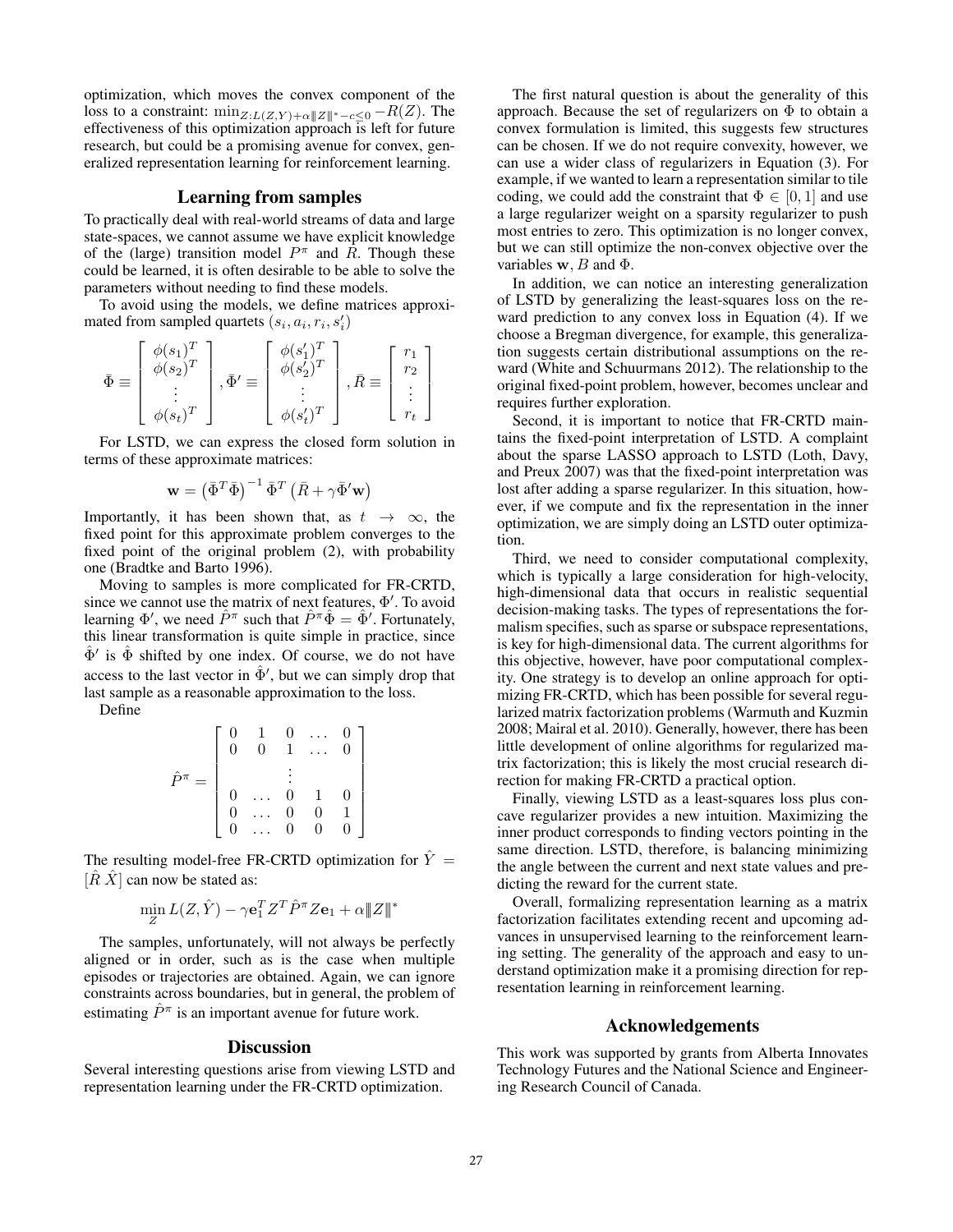## References

Atkeson, C. G., and Morimoto, J. 2003. Nonparametric representation of policies and value functions: a trajectory-based approach. In *Advances in Neural Information Processing Systems*.

Bach, F.; Mairal, J.; and Ponce, J. 2008. Convex sparse matrix factorizations. *arXiv.org*.

Bradtke, S. J., and Barto, A. G. 1996. Linear least-squares algorithms for temporal difference learning. *Machine Learning*.

De la Torre, F. 2012. A least-squares framework for component analysis. *IEEE Transactions on Pattern Analysis and Machine Intelligence*.

Farahmand, A. M.; Ghavamzadeh, M.; and Szepesvári, C. 2008. Regularized policy iteration. In *Advances in Neural Information Processing Systems*.

Fard, M. M.; Grinberg, Y.; Farahmand, A. m.; Pineau, J.; and Precup, D. 2013. Bellman error based feature generation using random projections on sparse spaces. *Advances in Neural Information Processing Systems*.

Ghavamzadeh, M.; Lazaric, A.; Maillard, O. A.; and Munos, R. 2010. LSTD with random projections. In *Advances in Neural Information Processing Systems*.

Hoffman, K. L. 1981. A method for globally minimizing concave functions over convex sets. *Mathematical Programming*.

Kolter, J., and Ng, A. 2009. Regularization and feature selection in least-squares temporal difference learning. In *Proceedings of the 26th Annual International Conference on Machine Learning*.

Konidaris, G.; Osentoski, S.; and Thomas, P. S. 2011. Value function approximation in reinforcement learning using the Fourier basis. In *Proceedings of the Twenty-Fifth AAAI Conference on Artificial Intelligence*.

Loth, M.; Davy, M.; and Preux, P. 2007. Sparse temporal difference learning using LASSO. In *IEEE International Symposium on Approximate Dynamic Programming and Reinforcement Learning*.

Mahadevan, S., and Maggioni, M. 2007. Proto-value functions: a Laplacian framework for learning representation and control in Markov decision processes. *Journal of Machine Learning*.

Mahmood, A. R., and Sutton, R. 2013. Representation search through generate and test. In *Proceedings of the AAAI Workshop on Learning Rich Representations from Low-Level Sensors*.

Mairal, J.; Bach, F.; Ponce, J.; and Sapiro, G. 2010. Online Learning for Matrix Factorization and Sparse Coding. *Journal of Machine Learning Research*.

Menache, I.; Mannor, S.; and Shimkin, N. 2005. Basis function adaptation in temporal difference reinforcement learning. *Annals of Operations Research*.

Mnih, V.; Kavukcuoglu, K.; Silver, D.; Graves, A.; Antonoglou, I.; Wierstra, D.; and Riedmiller, M. 2013. Playing Atari with deep reinforcement learning. *arXiv.org*.

Nguyen, T.; Li, Z.; Silander, T.; and Yun Leong, T. 2013. Online feature selection for model-based reinforcement learning. *Journal on Machine Learning*.

Parr, R.; Li, L.; Taylor, G.; and Painter-Wakefield, C. 2008. An analysis of linear models linear value function approximation and feature selection for reinforcement learning. In *Proceedings of the Twenty-Fifth International Conference on Machine Learning*.

Ratitch, B., and Precup, D. 2004. Sparse distributed memories for on-line value-based reinforcement learning. In *Machine Learning: ECML 2004*.

Riedmiller, M. 2005. Neural fitted Q iteration – first experiences with a data efficient neural reinforcement learning method. In *Machine Learning: ECML 2005*.

Sriperumbudur, B. K., and Lanckriet, G. 2009. On the convergence of the concave-convex procedure. In *Advances in Neural Processing Systems*.

Stanley, K. O., and Miikkulainen, R. 2002. Efficient evolution of neural network topologies. In *Proceedings of the 2002 Congress on Evolutionary Computation*.

Sutton, R., and Whitehead, S. 1993. Online learning with random representations. In *Proceedings of the Tenth International Conference on Machine Learning*.

Sutton, R.; Maei, H.; Precup, D.; and Bhatnagar, S. 2009. Fast gradient-descent methods for temporal-difference learning with linear function approximation. *Proceedings of the 26th International Conference on Machine Learning*.

Sutton, R. 1996. Generalization in reinforcement learning: Successful examples using sparse coarse coding. *Advances in Neural Information Processing Systems*.

Warmuth, M. K., and Kuzmin, D. 2008. Randomized online PCA algorithms with regret bounds that are logarithmic in the dimension. *Journal of Machine Learning Research*.

White, M., and Schuurmans, D. 2012. Generalized optimal reverse prediction. In *Proceedings of the 15th International Conference on Artifical Intelligence and Statistics*.

White, M.; Yu, Y.; Zhang, X.; and Schuurmans, D. 2012. Convex multi-view subspace learning. In *Advances in Neural Information Processing Systems*.

Whiteson, S.; Taylor, M. E.; and Stone, P. 2007. Adaptive tile coding for value function approximation. Technical report, University of Texas at Austin.

Xu, L.; White, M.; and Schuurmans, D. 2009. Optimal reverse prediction: a unified perspective on supervised, unsupervised and semi-supervised learning. In *Proceedings of the 26th International Conference on Machine Learning*.

Yuille, A. L., and Rangarajan, A. 2002. The concave-convex procedure (CCCP) . In *Advances in Neural Information Processing Systems*.

Zhang, X.; Yu, Y.; White, M.; Huang, R.; and Schuurmans, D. 2011. Convex sparse coding, subspace learning, and semisupervised extensions. In *Proceedings of the 25th AAAI Conference on Artificial Intelligence*.

Zhang, X.; Yu, Y.; and Schuurmans, D. 2012. Accelerated training for matrix-norm regularization: A boosting approach. In *Advances in Neural Information Processing Systems*.